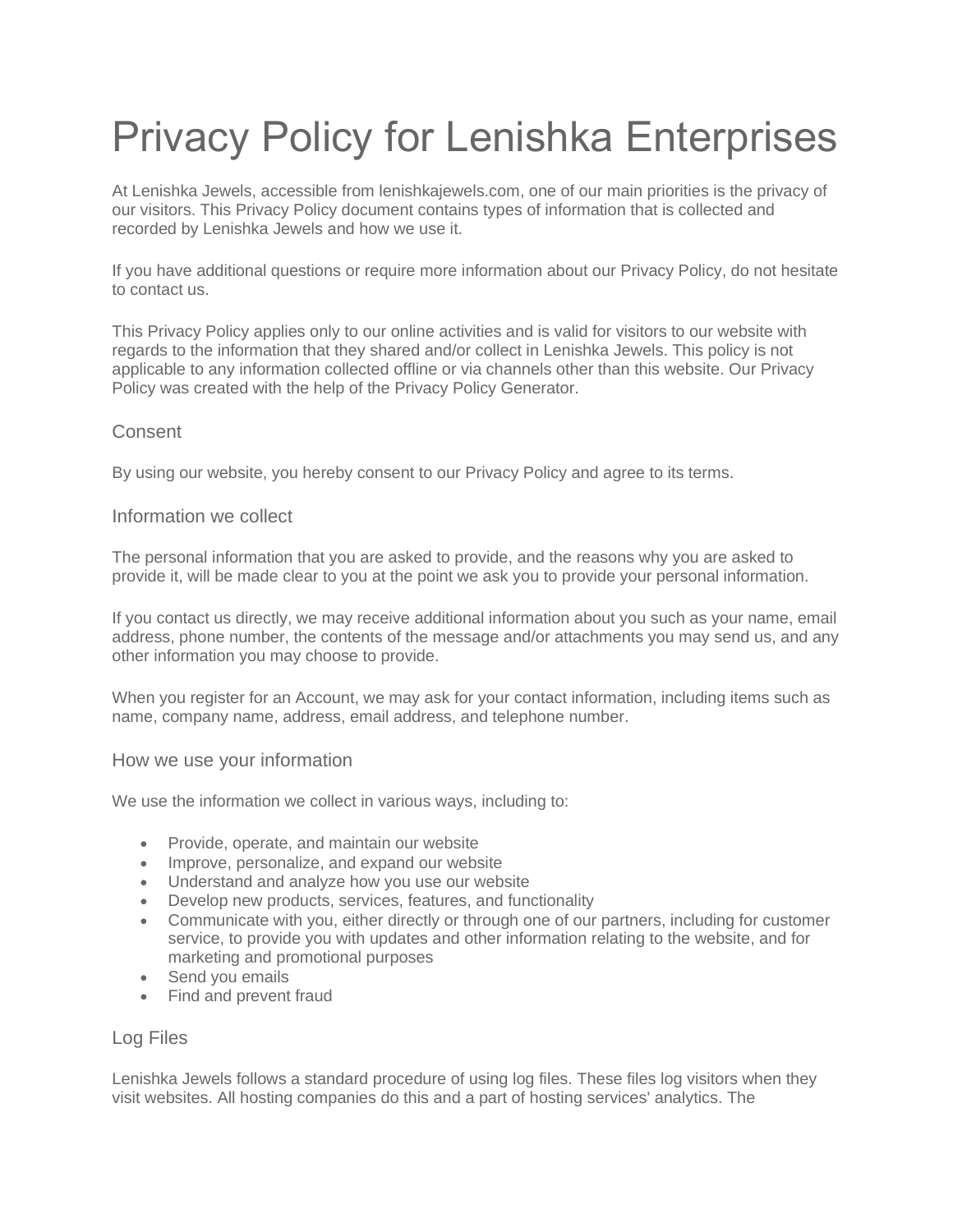information collected by log files include internet protocol (IP) addresses, browser type, Internet Service Provider (ISP), date and time stamp, referring/exit pages, and possibly the number of clicks. These are not linked to any information that is personally identifiable. The purpose of the information is for analyzing trends, administering the site, tracking users' movement on the website, and gathering demographic information.

### Cookies and Web Beacons

Like any other website, Lenishka Jewels uses 'cookies'. These cookies are used to store information including visitors' preferences, and the pages on the website that the visitor accessed or visited. The information is used to optimize the users' experience by customizing our web page content based on visitors' browser type and/or other information.

For more general information on cookies, please read ["What Are Cookies" from Cookie Consent.](https://www.privacypolicyonline.com/what-are-cookies/)

### Advertising Partners Privacy Policies

You may consult this list to find the Privacy Policy for each of the advertising partners of Lenishka Jewels.

Third-party ad servers or ad networks uses technologies like cookies, JavaScript, or Web Beacons that are used in their respective advertisements and links that appear on Lenishka Jewels, which are sent directly to users' browser. They automatically receive your IP address when this occurs. These technologies are used to measure the effectiveness of their advertising campaigns and/or to personalize the advertising content that you see on websites that you visit.

Note that Lenishka Jewels has no access to or control over these cookies that are used by thirdparty advertisers.

#### Third Party Privacy Policies

Lenishka Jewels's Privacy Policy does not apply to other advertisers or websites. Thus, we are advising you to consult the respective Privacy Policies of these third-party ad servers for more detailed information. It may include their practices and instructions about how to opt-out of certain options.

You can choose to disable cookies through your individual browser options. To know more detailed information about cookie management with specific web browsers, it can be found at the browsers' respective websites.

#### CCPA Privacy Rights (Do Not Sell My Personal Information)

Under the CCPA, among other rights, California consumers have the right to:

Request that a business that collects a consumer's personal data disclose the categories and specific pieces of personal data that a business has collected about consumers.

Request that a business delete any personal data about the consumer that a business has collected.